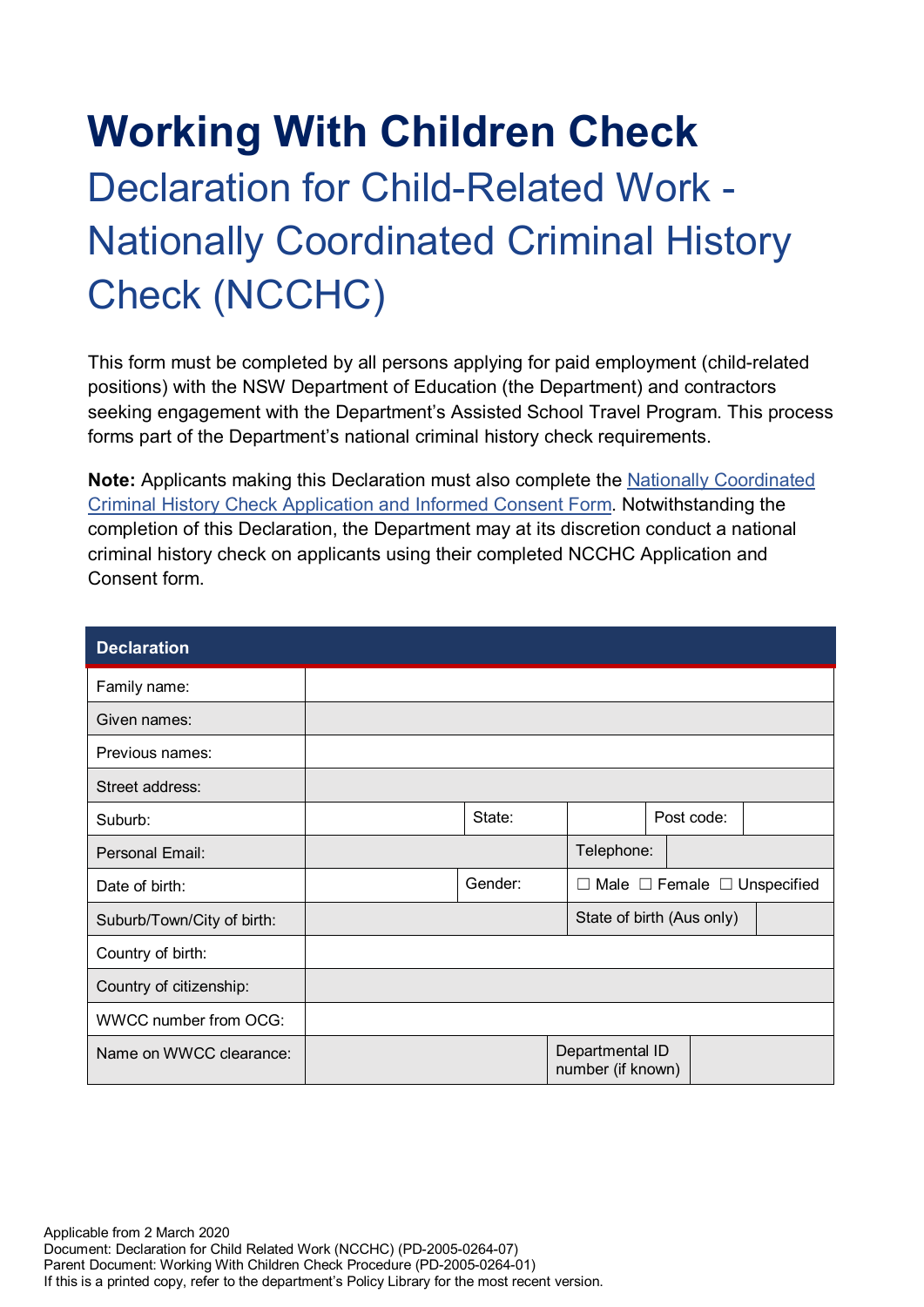# **You must complete (ie ) either sections A, B or C of this Declaration form as applicable.**

For the purpose of Section A and Section B below, "**School Learning Support Officer**" means and includes all positions that have an in-classroom support role in schools (for example, School Learning Support Officers, Aboriginal Education Officers, School Learning Support Officers – Aboriginal, and Educational Paraprofessionals).

□ **Section A** - this section applies if you are seeking employment as a:

- i. teacher; or
- ii. school learning support officer .

#### I declare that:

- 1. I have no criminal convictions within the meaning of the Criminal Records Act 1991. I understand that "conviction" is defined in the Act to include a conviction whether summary or on indictment, for an offence, and includes a finding or order that an offence has been proved, or that a person is guilty of an offence, without proceeding to a conviction.
- 2. I am not subject to any unresolved charges relating to a criminal matter in Australia or overseas.

## □ **Section B** - this section applies if you are seeking

- 1. employment in a child-related position other than as a teacher or School Learning Support Officer; or
- 2. engagement as a contractor in the Assisted School Travel Program.

#### I declare that:

- 1. I have no criminal convictions in the past ten years. I understand that 'conviction' is defined in the Criminal Records Act 1991 and includes a conviction, whether summary or on indictment, for an offence, and includes a finding or order than an offence has been proved, or that person is guilty of an offence, without proceeding to conviction.
- 2. I am not subject to any unresolved charges relating to a criminal matter in Australia or overseas.
- 3. I have no convictions that cannot become spent within the meaning of the Criminal Records Act 1991 including but not limited to:
	- i. convictions for which a prison sentence of more than six months has been imposed; and
- ii. convictions for sexual offences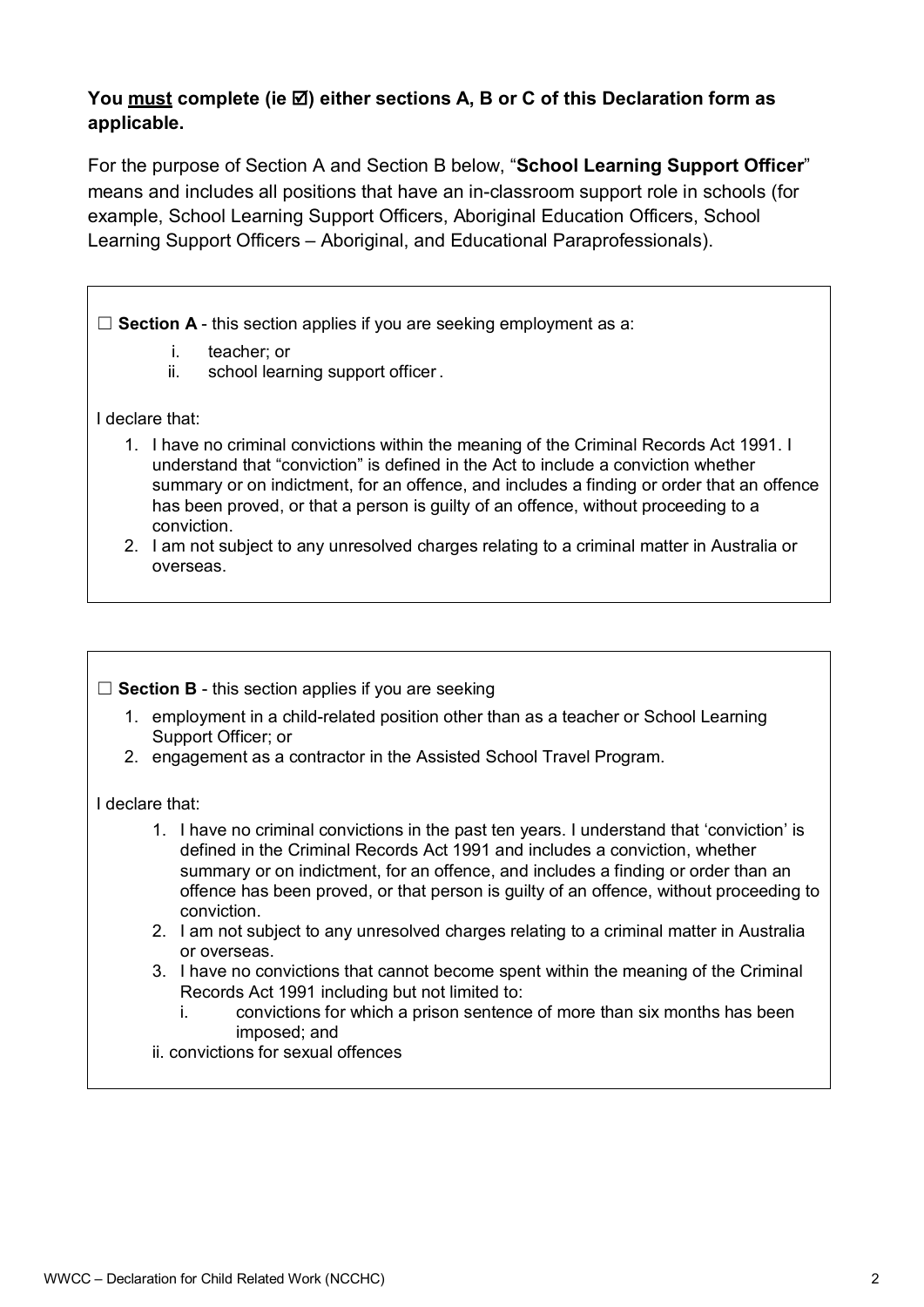□ **Section C** - this section must be completed where you are unable to make the relevant declaration in section A or section B.

I am unable to make the relevant declaration in section A or section B.

I have completed the Nationally Coordinated Criminal History Check Application and Informed Consent Form and understand that my employment or engagement will be subject to a national criminal history check to determine my suitability for employment or engagement.

Note: The Department's probity unit will conduct screening for these applicants. The probity unit may contact the applicant for further information about the applicant's criminal history from the Nationally Coordinated Criminal History Check and determine their suitability for employment.

I am aware that providing false or misleading information in either sections A, B or C in this document may lead to the Department:

- withdrawing any offer of employment or engagement that it has made to me; or
- terminating my employment or engagement, or taking disciplinary action which may include my dismissal; and
- considering any false or misleading information I provide, when considering any future applications by me for employment or engagement.

| Signature: | Date: |
|------------|-------|
|            |       |

## **Dispute Handling**

An applicant is entitled to lodge a dispute if you believe that:

- the police information released does not belong to you
- part of the police information released does not belong to you
- the police information belongs to you but is inaccurate
- the police information belongs to you, but should not have been released.

To lodge a dispute, you will be required to complete a Nationally Coordinated Criminal History Check (NCCHC) dispute form. For further information on dispute handling, please contact the Department's probity unit via [probityunit@det.nsw.edu.au.](mailto:probityunit@det.nsw.edu.au)